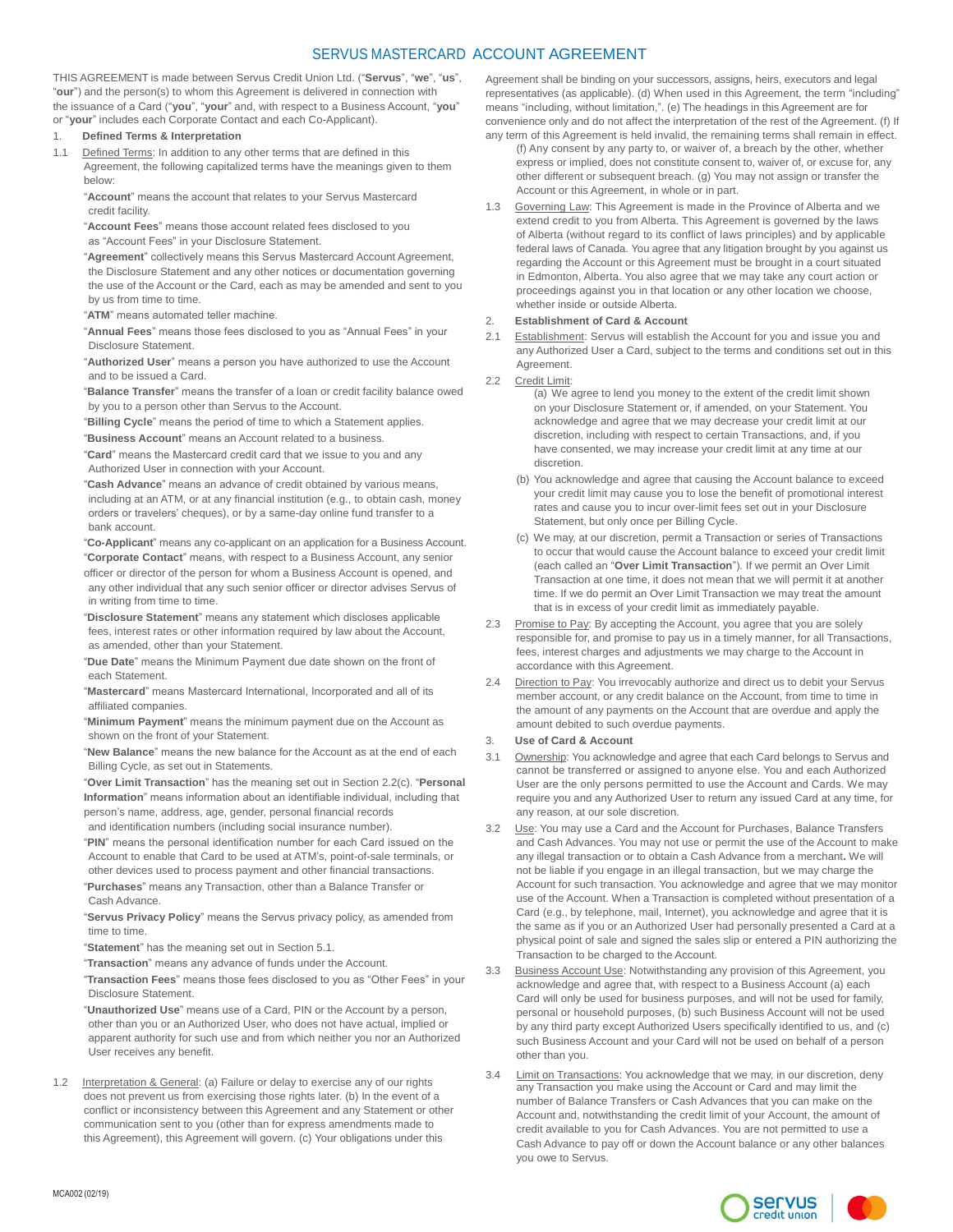- 3.5 PIN: We will assign a unique PIN to you and each Authorized User, and we will advise you and each Authorized User to change it and how to change it. You agree not to disclose your, and to advise each Authorized User not to disclose their, PIN to anyone, or make a record of it (in writing or otherwise). We will not be liable for any loss or damage arising from use of a Card at ATMs, point-ofsale terminals or other devices, or from any mechanical or operational failure of any such equipment. You will be responsible for all Transactions for which a PIN is used that are completed, prior to you giving us notice that a Card has been lost or stolen.
- 3.6 Corporate Contact: We will only accept instructions with respect to a Business Account from a Corporate Contact for that Business Account, including instructions to issue additional Cards. The credit limit on a Business Account may be increased or decreased on provision of notice to a Corporate Contact for that Business Account. If you wish to remove an individual as a Corporate Contact, you must advise us of their removal in writing. We will not be liable for, and you release us from, any claims, demands, damages, losses, costs, and expenses that you may suffer or incur as result of us acting pursuant to the instructions we receive from a Corporate Contact prior to us receiving notice of such individual's removal as a Corporate Contact.
- 3.7 Expiry of Card: Your Card ceases to be valid after the expiry date shown on it. You are deemed to have automatically applied for a new Card two months before the expiry date, unless you advise us in writing that you do not want a new Card. The terms and conditions that apply to your renewal Card will be the ones that accompany that Card.

## 4. **Interest**

- 4.1 Interest Rates: We will charge you interest on Transactions at the interest rate(s) set out in your Disclosure Statement, for the period of time and subject to the conditions set forth in your Disclosure Statement. Current interest rates that apply to Transactions will be set out in your Statement. Interest rates may be changed or supplemented at any time by notice to you in accordance with this Agreement. We will send you a notice in writing of changes to any of your interest rates as required by law.
- 4.2 Interest Charge: If interest is charged on any portion of your New Balance, it is determined by multiplying the total interest-bearing portions of your New Balance at the end of each day by the interest rate for the period in question (or, if different interest-bearing portions of your New Balance have different interest rates, by the daily interest rate applicable to each portion). The daily interest rate is the annual interest rate divided by 365 days, or, in the case of a leap year, 366 days. If any daily balance is less than zero, we treat it as zero.
- 4.3 Interest Accrual: Subject to any applicable grace period set out in your Disclosure Statement, interest on (a) Purchases and any applicable Transaction Fees, will accrue from the date the Purchase is made, (b) each new Balance Transfer and any applicable Transaction Fees, will accrue from the date the Balance Transfer is posted to the Account, (c) each Balance Transfer and Cash Advance, will accrue from the first day of the applicable Billing Cycle, and (d) balances (including any interest balance) remaining from the previous Billing Cycle and any Transaction Fees, Account Fees and Annual Fees, will accrue from the date such Transactions are posted to the Account. Interest charges that accrue in Billing Cycle that are not paid are added to your New Balance on the following Billing Cycle(s) which means, unless you pay your New Balance on Statement in full, interest charges will compound from one Billing Cycle to the next.
- Grace Periods: You will not be charged interest on new Purchases (i.e., those appearing on your Statement for the first time), or related Transaction Fees, or Annual Fees, if any, for the grace period set out in your Disclosure Statement, if you pay the New Balance in full by the Due Date. If you do not pay your New Balance in full by the Due Date, you will lose your grace period and be charged interest in the following Billing Cycle(s) on such Purchases until we receive payment in full for the total amount that you owe. There is no grace period for Balance Transfers or Cash Advances, or Transaction Fees associated with either of them.
- 4.5 Variable Rate: If your Card is subject to a variable interest rate, that rate is based on an index that is equal to the prime interest rate that Servus charges on Canadian dollar loans plus the percentage shown on your Disclosure Statement. Current variable interest rates will appear on each Statement. You can view the prime rate of interest that is in effect from time to time by calling us at 1.877.378.8728 during Servus' normal business hours, or online any time at [www.servus.ca.](http://www.servus.ca/)

#### 5. **Statements & Payments**

Statements: We will issue you a statement for each Billing Cycle on a monthly basis (each called a "**Statement**"). Each Statement will include (a) the applicable Billing Cycle, (b) the Account credit limit, (c) the annual interest rate, (d) the balance of the Account at the beginning of such Billing Cycle, (e) the New Balance, (f) details of Transactions that have occurred during such Billing Cycle, (g) a list of credits to the Account during such Billing Cycle, (h) the minimum payment required to be paid, (i) the Due Date, and (j) such other information we are required to include in a Statement pursuant to applicable law.

- 5.2 Minimum Payment: You must make the Minimum Payment set out in each Statement by the Due Date. If you do not make your Minimum Payment by the Due Date, the Account may be reported as delinquent to credit reporting agencies. The Minimum Payment is calculated as set out in your Disclosure Statement. If your Due Date falls on a day that is not a business day (a "business day" being any day, other than a Saturday, Sunday or statutory holiday in Alberta), it will be considered to have been made on time as long as it is received by us in the business day immediately following the Due Date
- 5.3. Application of Payments: If we receive any payment in an amount less than the New Balance, such payment will be applied to the New Balance in the following order: (a) interest (in order from highest rate to lowest rate), (b) fees and service charges, (c) Cash Advances and Balance Transfers, (d) interestbearing Purchases; (e) non-interest-bearing Purchases; and the remainder, if any, will then remain as a credit in your Account and be applied towards charges which have not yet been included in the applicable Statement, in the same order as shown above.
- 5.4 Making Payments: You make payments on the Account by (a) telephone or Internet banking with most financial institutions (which you must set up directly with your financial institution), (b) authorizing us to withdraw an amount from your bank account each month (you must establish a pre-authorized payment plan by contacting us), (c) paying at a local branch or ATM of most financial institutions, or (d) mailing to the "payments" address listed on the front of your Statement.
- 5.5 Full Payment: Notwithstanding any provision of this Agreement, you acknowledge and agree that, at any time, we can require you to immediately pay the total outstanding balance on the Account. You will be responsible for costs (including legal expenses on a solicitor and own client full indemnity basis) we incur while trying to collect from you. You and Authorized Users, if any, will no longer be able to use the Account and any Card, and will lose all privileges associated with the Account. If you or an Authorized User tries to use the Account, such transaction(s) may be rejected.
- 5.6 Credit Balances: If we credit a payment to the Account and it is later returned, we will re-calculate the Minimum Payment due for the applicable Billing Cycle. You acknowledge that we don't pay interest on credit balances on your Account. We reserve the right to reject any payment if the Account has a credit balance as of the day we receive that payment. You acknowledge that credit balances on the Account are not deposits and, therefore, are not insured by the Credit Union Deposit Guarantee Corporation.
- 5.7 Foreign Currency: We will bill you for all Transactions in Canadian dollars. Any Transaction made in any foreign currency, other than United States dollars ("**USD**"), will be converted to USD and then to Canadian dollars, and if made in USD will be converted to Canadian dollars, using the currency conversion rate established by Mastercard that is in effect on the date that we process the Transaction and that we are required to pay to Mastercard. In addition to the Mastercard conversion rate, we will charge you the foreign currency conversion fee set out in your Disclosure Statement. If you are paying interest on the Account, interest will be charged on the converted amount.
- 5.8 Statement Issues: If there is any issue with any information on a Statement, or if you need more information about a Transaction shown on a Statement, you can call us at the following number: 1.844.334.3808. You must contact us as soon as possible but no later than 30 days after the date of the applicable Statement. If we do not receive your call notifying us of the dispute within this 30 day period, the applicable Statement will be deemed to be correct, except for any improper credits to the Account. You acknowledge that we require 40 days to receive a copy of a sales draft from a merchant. 6. **Authorized Users**

# 6.1 Authorized Users:

- (a) You acknowledge and agree that (i) Authorized Users have no responsibility to us for any amounts owing on the Account, (ii) we will not recognize or honour any arrangements that may exist between you and any Authorized User for payment of any amount owing on the Account, (iii) Authorized Users can make Transactions under the Account and you are solely liable for all such Transactions, (iv) you may not limit the amount of access or authority you give to any Authorized User, and (v) it is your responsibility to ensure that each Authorized User complies with this Agreement.
- (b) You may cause a person to become an Authorized User by (i) notifying us that you wish to add an Authorized User and we agree to allow that person to be an Authorized User, or (ii) allowing or enabling any person to use a Card or the Account to complete a Transaction. We may limit the number of Authorized Users on the Account.
- (c) A person who is an Authorized User will have full access to the Account until you notify us in writing to remove that person as an Authorized User. You will remain liable for any Transactions we cannot reasonably prevent that are made by an Authorized User that you want to remove, even after you notify us of such removal.

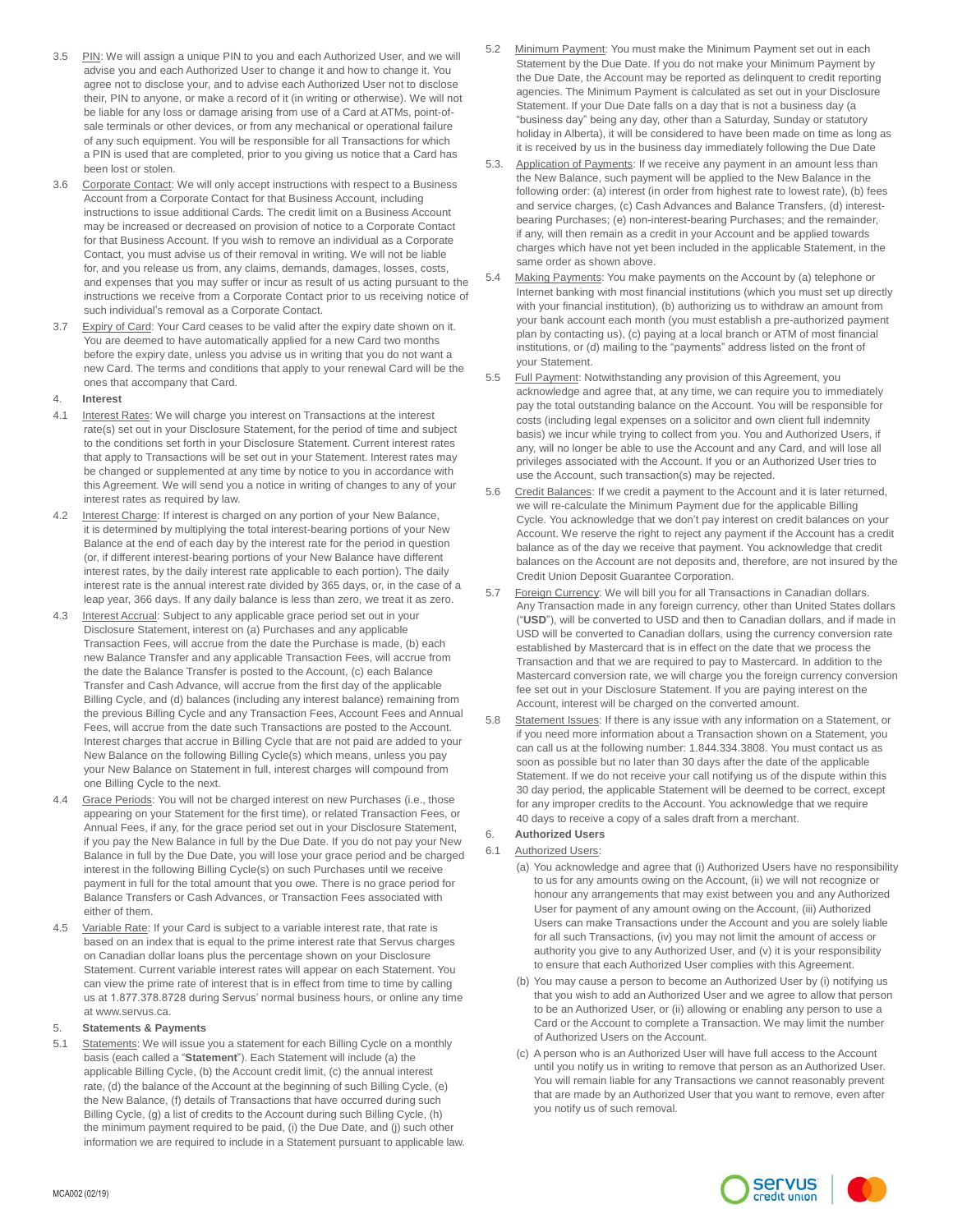- (d) It is your responsibility to ensure that each Authorized User receives a copy of this Agreement and any replacements or amendments to this Agreement, as well as any notices that affect the use of a Card or your Account.
- (e) By activating a Card in his or her name, an Authorized User agrees to be bound by all of the terms and conditions of this Agreement, except as otherwise provided for in this Agreement.

# 7. **Lost/Stolen Cards**

- 7.1 Unauthorized Use: If you have lost a Card, suspect that it has been lost or stolen, or suspect possible Unauthorized Use, you must immediately call us toll-free at 1.844.334.3808, or if outside of North America, call collect at 780.638.8199. You agree that we will consider that all Transactions have been authorized by you until you advise us otherwise. We may take whatever steps we consider necessary to recover lost or stolen Cards, including reporting the issue to the appropriate authorities to facilitate their recovery. If you report your Card lost or stolen, except as noted below, you will not be liable for any Unauthorized Use that occurs after you notify us. The Account also receives the benefit of Mastercard's zero liability policy in the event of Unauthorized Use, subject to certain conditions. For more information, visit: [https://www.mastercard.ca/en-ca/](http://www.mastercard.ca/en-ca/) about-mastercard/what-we-do/terms-of-use/zero-liability-terms-conditions.html.
- 7.2 Responsibility re: Unauthorized Use: You will not be responsible for Unauthorized Use, provided that you: (a) establish to our reasonable satisfaction that you have taken reasonable steps to protect your Card against loss or theft and to safeguard your PIN and other security codes (if any) in the manner set out in this Agreement or as we may otherwise advise you from time to time, and (b) cooperate fully with our investigation, if any. You will remain responsible for all such charges if you voluntarily disclose your PIN or other security code or otherwise contribute to an Unauthorized Use, or fail to promptly advise us that a Card has been lost or stolen or that someone else may know your PIN or other security code.
- 7.3 Limitation: You are not responsible for Unauthorized Use of a Card or the Account in Transactions in which neither a PIN nor a security code is used as a verification method. It is your responsibility to contact local law enforcement if you believe that there has been any Unauthorized Use of the Account. If you don't qualify under Mastercard's zero liability policy, your maximum liability for an Unauthorized Use is \$50.00.
- 7.4 Block Use: You acknowledge and agree that we can block use of your Card and prevent use of your Account without notifying you in advance if we suspect unauthorized or fraudulent use of your Card or your Account.

#### 8. **Account Closure**

- 8.1 Closing Your Account: If you would like to close the Account, you may do so by notifying us by phone or mail. You are the only person who may close the Account. You must pay all outstanding amounts owing under or in relation to the Account before the Account will be closed, and you acknowledge and agree that all of your obligations under this Agreement continue even after the Account is closed. We have the right to suspend or close the Account at any time for any reason, without notice.
- 8.2 Balance Owed on Closing: If we owe you money after you or we close the Account, we will make reasonable commercial efforts to inform you of the amount we owe you and we will deliver these funds to you upon your request.
- Closing Actions: Once the Account is closed, you will (a) destroy or return all Cards, (b) instruct any Authorized User to stop posting Transactions (recurring or otherwise) to the Account (each an "**Authorized Transaction**"), and (c) not use a Card or the Account or permit any Authorized User to use a Card or the Account. If you do not stop Authorized Transactions, we may permit the Authorized Transactions to occur and you will liable for the amounts of all Authorized Transactions and any costs and fees associated with them.

# 9. **Indemnity, Limitations & Disclaimers**

- 9.1 Indemnification: You agree to be liable to, defend and indemnify us and hold us harmless from and against any and all claims, actions, damages, liabilities, fees, charges, costs and expenses (including legal expenses on a solicitor-and- client full indemnity basis) that we suffer or incur as a result of your breach of this Agreement, or your, or an Authorized User's, use of a Card or the Account.
- 9.2 LIMITATIONS:
	- (a) WE WILL NOT BE LIABLE TO YOU OR ANY OTHER PERSON FOR ANY INDIRECT, INCIDENTAL, CONSEQUENTIAL, SPECIAL, PUNITIVE OR EXEMPLARY DAMAGES OF ANY KIND THAT ARISE IN CONNECTION WITH YOUR ACCOUNT OR YOUR, OR AN AUTHORIZED USER'S POSSESSION OF A CARD, OR ANY CARD SERVICES OR BENEFITS, INCLUDING LOST REVENUES, PROFITS OR LOSS OR INTERRUPTION OF BUSINESS.
	- (b) WE ARE NOT LIABLE FOR ANY DAMAGES (INCLUDING DIRECT, INDIRECT, SPECIAL, CONSEQUENTIAL OR EXEMPLARY DAMAGES) THAT MAY RESULT FROM ANY (A) REFUSAL TO HONOUR YOUR CARD FOR ANY REASON, (B) RETENTION OF YOUR CARD BY US, ANY OTHER FINANCIAL INSTITUTION OR ANY PROVIDER OF GOODS OR SERVICES, (C) DEPOSIT OF A BALANCE TRANSFER

INTO THE WRONG ACCOUNT AS A RESULT OF INCORRECT OR INCOMPLETE INFORMATION PROVIDED BY YOU, (D) DENIAL OF ANY TRANSACTION OR SET OF TRANSACTIONS, OR ANY OTHER LACK OF ACCESS TO YOUR ACCOUNT, WHETHER OR NOT THE REASON WAS WITHIN OUR CONTROL.

- 9.3 Business Account Liability: In consideration of Servus opening a Business Account, you acknowledge and agree that, with respect to such Business Account, each person who receives a Card (other than a Corporate Contact who is not a Co-Applicant) shall be jointly and severally liable for all obligations under this Agreement.
- Disclaimer: Servus' website contains links to websites owned and operated by third parties. If you use these links, you leave our website. These links are provided for your information and convenience only and are not an endorsement by Servus of the content of such linked websites or third parties. Servus has no control over the contents of any linked website and is not responsible for these websites or their content or availability and Servus makes no warranties or representations, express or implied about such linked websites, the third parties they are owned and operated by, the information contained on them or the suitability or quality of any of their products or services. If you decide to access and use any third party websites and make use of the information contained on them, and/or enter into any contract for the supply of goods or services from such third party you do so entirely at your own risk. Servus accepts no liability for any damage or loss, however caused, in connection with the use of or reliance on any information, material, products or services contained on or accessed through any such linked website.
- 9.4 Survival: The provisions of this Section 9 will survive termination of this Agreement.

# 10. **Privacy**

- 10.1 Consent: You acknowledge and agree that, when you became a member of Servus, we obtained your consent for the collection, use, disclosure and retention of your Personal Information in accordance with the Servus Privacy Policy, which is incorporated into and forms an important part of this Agreement. The Servus Privacy Policy provides complete details on our privacy commitments and is available online at [https://www.servus.ca/privacy/Pages/default.aspx](http://www.servus.ca/privacy/Pages/default.aspx) or by calling us at 1.877.378.8728 to request a copy.
- 10.2 OIPC: The Office of the Information and Privacy Officer for Alberta ("**OIPC**") may investigate privacy issues brought to its attention under the *Personal Information Protection Act* (Alberta) ("**PIPA**"). If you have a complaint or inquiry with respect to a privacy issue under PIPA that cannot be resolved or addressed to your satisfaction by us, you may contact the OIPC as follows:

Office of the Information and Privacy Commissioner (Calgary) Suite 2460, 801-6 Avenue SW

| Calgary AB T2P 3W2 |                |
|--------------------|----------------|
| Telephone:         | 1.888.878.4044 |
| Fax:               | 1.403.297.2711 |

- Web Site: [www.oipc.ab.ca](http://www.oipc.ab.ca/)
- 11. **Account Programs**
- 11.1 Rewards Programs: If you have an Account that allows you to earn rewards that may be redeemed for merchandise, travel or other products and services, the terms and conditions that apply to the rewards program are separate and distinct from this Agreement and are provided to you upon enrolment in the program. These program terms and conditions are available online through one of the following methods: (a) if you have online banking set up, log in to your online banking and click on the link for your Servus Mastercard; or, (b) if you do not have online banking, you will need to [visit www.s](http://www.servus.ca/mastercard)ervus.ca/mastercard and follow the instructions for accessing your Servus Mastercard account. You will create your account or log in on the eZCard website, and you will be able to see your Servus Circle Rewards™ particulars through this link.
- 11.2 Cancellation of Servus Circle Rewards™ Points: If your Account becomes delinquent and is submitted to our collections department or collection agents, upon such submission we may, in our sole discretion, cancel all or a portion of your accumulated Servus Circle Rewards™ points without any liability to you whatsoever and you release us from any and all claims that relate to any such cancellation.
- 11.3 Affinity or Co-Branded Cards: The Account may allow you to participate in loyalty programs of other selected companies. These companies do not act on our behalf and they are solely responsible to you for the services and benefits offered through their loyalty programs as well as the administration of such programs, including the means by which you can earn and redeem loyalty program points. These affinity and co-branded credit cards are subject to terms and conditions (which may change from time to time) that are separate and distinct from this Agreement and that you enter into with these companies.

# 12. **Complaints and Issues**

- 12.1 Complaints General:
	- (a) If you have a concern or complaint about the Account, you may contact a Servus representative using our contact information provided in Section 13 of this Agreement.